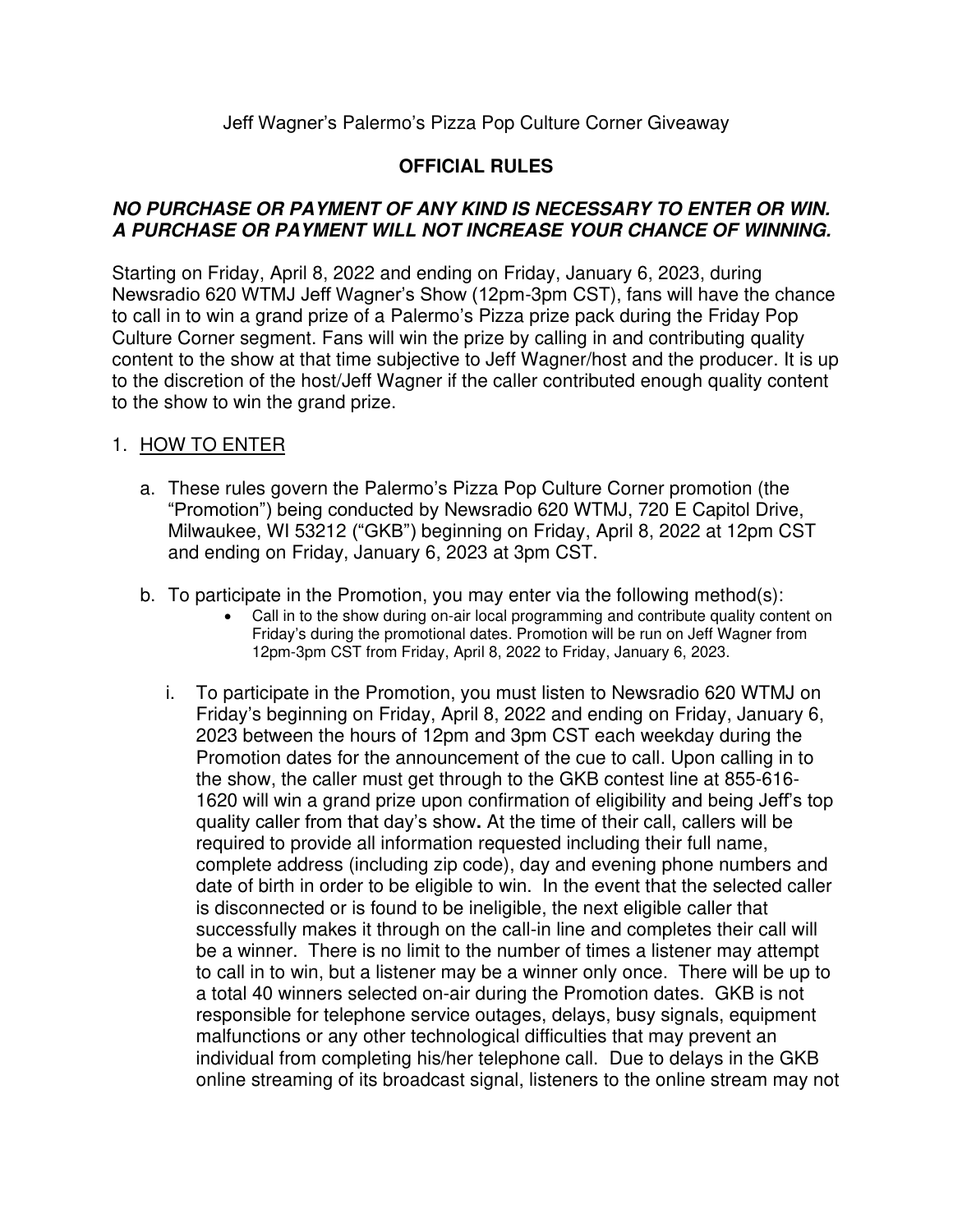be able to participate in or may be disadvantaged in participating in on-air contests.

c. Show times are subject to change based on breaking news and specialty content at the discretion of GKB. GKB has the right to notify fans and to not update contest rules or the webpage when such situations occur.

# 2. ELIGIBILITY RESTRICTIONS

- a. The Promotion is open to all persons who are 18 and who reside in Wisconsin. Employees of GKB, its subsidiary and affiliated entities, GKB's advertising and promotional agencies, its participating sponsors, Milwaukee metropolitan area and the members of their immediate families (spouse, parents, siblings, or children) and/or households (whether related or not) are ineligible to participate or win. This Promotion is subject to all applicable federal, state and local laws and regulations and is void where prohibited.
- b. Listeners are eligible to win a prize in a Promotion conducted by GKB only once every seven (7) days and only once every thirty (30) days if the prize is valued over \$600. Only one (1) winner per household is permitted in any GKB promotion.
- c. The winner must provide valid government-issued photo identification and provide his or her complete address, date of birth and phone number to claim a prize.
- d. Entrants are required to provide truthful information and GKB will reject and delete any entry that it discovers to be false or fraudulent. GKB will disqualify any entry from individuals who do not meet the eligibility requirements.

#### 3. PRIZES

- a. Up to (40) prizes will be awarded in this Promotion. Each prize consists of the following:
	- (2) Palermo's Pizza coupons
	- (1) pizza cooler
	- $\bullet$  (1) pizza cutter
	- (1) notepad
	- Total ARV is \$50.

 The gift certificate will be subject to the terms and conditions as set forth by the issuer of the gift certificate.

b. All prizes or prize certificates will be mailed to the winners and winners will assume the risk of its loss. GKB is not responsible for the safe arrival of a prize or prize certificate. Winners will forfeit any prize or prize certificate not claimed withing ten days. In the event that a prize or prize certificate is mailed to the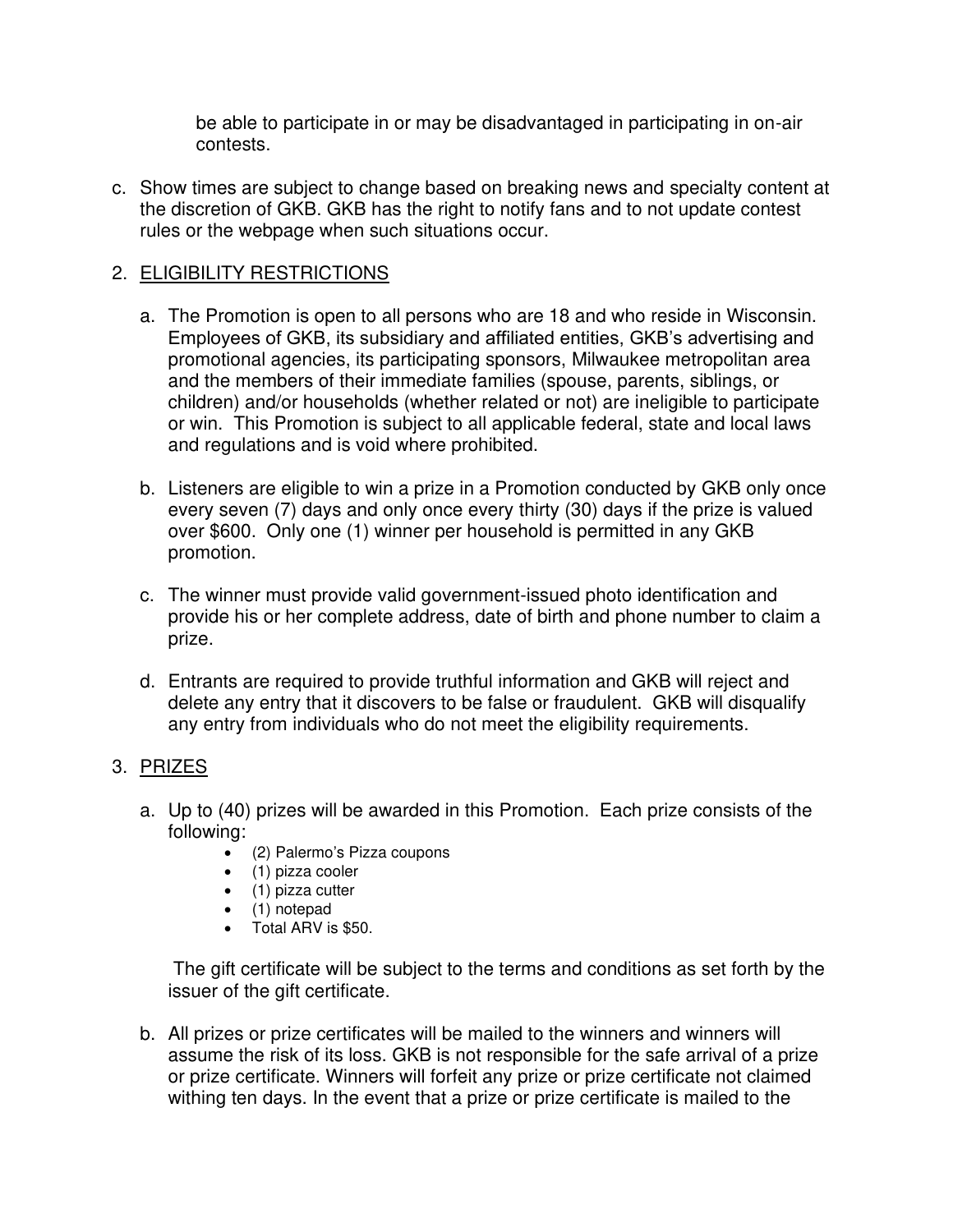winner, it will be with the prior written consent of the winner and therefore, winner assumes the risk of its loss. GKB is not responsible for the safe arrival of a prize or prize certificate.

c. There is no substitution, transfer or cash equivalent for prizes, except that GKB may, at its sole discretion, substitute prizes or cash of comparable value. The prizes are expressly limited to the item(s) listed above and unless otherwise expressly specified, do not include taxes, gratuities or any other expenses. Other restrictions may apply.

## 4. WINNER SELECTION AND NOTIFICATION

- a. Decisions of GKB management with respect to the Promotion are final.
- b. (1) winner will be selected each Friday starting on Friday, April 8, 2022 starting at 12pm CST and ending Friday, January 6, 2023 at 3pm CST. Winner will be decided at the discretion of Jeff Wagner/host and the producer on that day's show.
- c. All final winners will be determined by Friday, January 6, 2023 at 3pm CST.
- d. Odds of winning a grand prize is up to the discretion of the host/Jeff Wagner. Each caller will be judged by Jeff Wagner/host on the quality of their contribution to the content of the show at the time of their call in order to win the grand prize, awarded by Jeff Wagner/host.
- e. Qualifiers must listen to Newsradio 620 WTMJ to win. Qualifiers and the Grand Prize winner need not be present to win.
- f. The winner must execute and return any required affidavit of eligibility and/or liability/publicity release within ten (10) days of winning or prize will be forfeited. If a potential winner cannot be contacted, fails to sign and return the required affidavit of eligibility and/or liability/publicity release within the required time period, or if a prize or prize notification is returned as undeliverable, the potential winner forfeits the prize.

# 5. CONDITIONS

a. Payments of all federal, state and local taxes are solely the responsibility of the winner. The winner will be required to complete and submit an IRS Form W-9 with the winner's full Social Security Number or the equivalent for receipt of any prize valued at \$600 or more or for any prizes awarded by GKB in a calendar year with an aggregate value of \$600 or more. Failure to submit a complete W-9 or equivalent will result in forfeiture of the prize. Such winnings of \$600 or more will be reported to the IRS.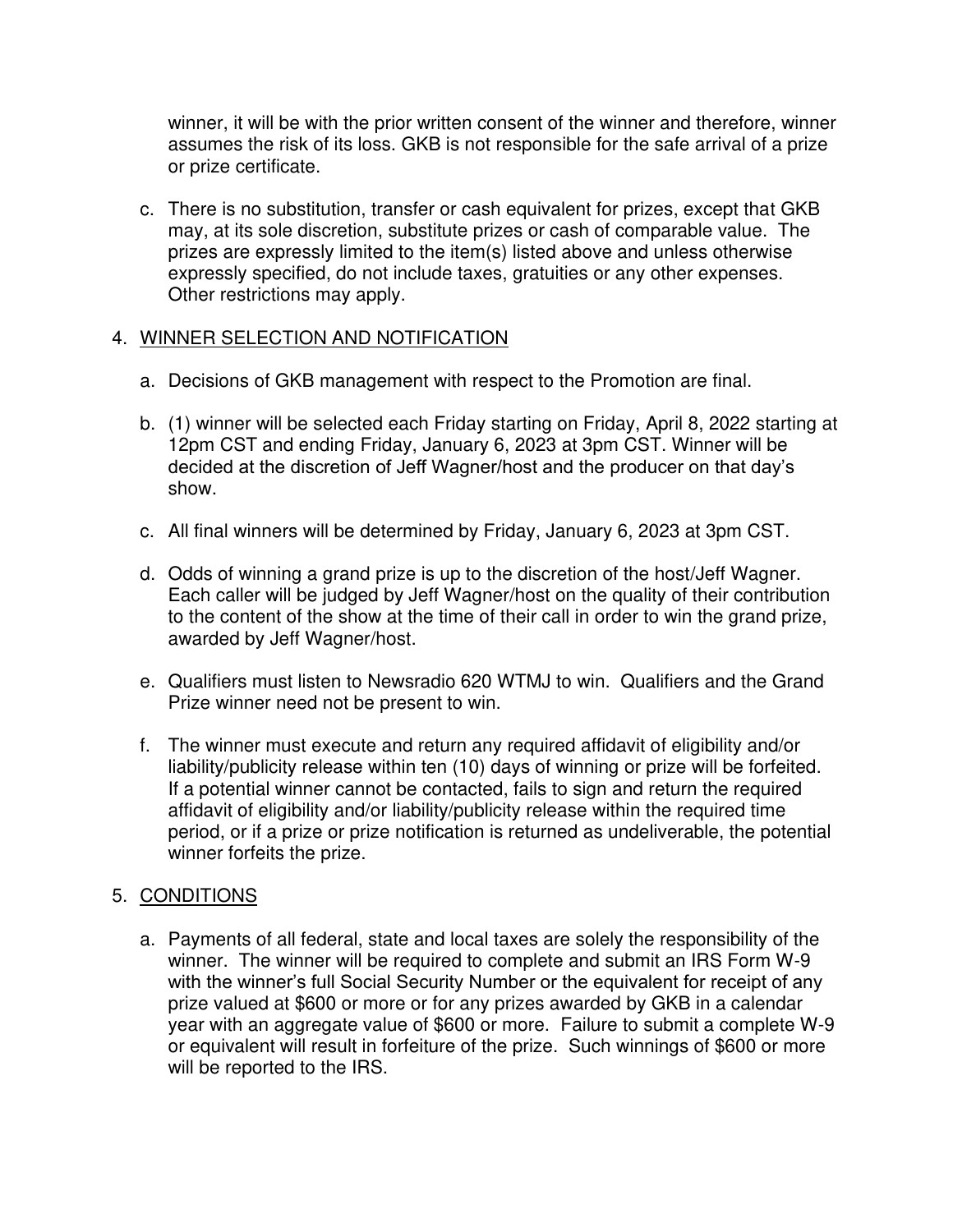- b. By participating in the Promotion, the winner agrees to have the winner's name, voice and likeness used in any advertising or broadcasting material relating to the Promotion without additional financial or other compensation, and, where legal, to sign a publicity release confirming such consent prior to acceptance of the prize.
- c. Prior to awarding any prize(s) or prize certificate(s), GKB, in its sole discretion, may require Promotion winner(s) (and any travel companion(s) or guest(s)) to sign a liability release, agreeing to release and hold harmless GKB, its subsidiary and affiliated entities, their respective officers, shareholders, directors, employees, agents and representatives and all of their successors and assigns from and against any and all claims or liability arising directly or indirectly from the prize and participation in the Promotion.
- d. If for any reason this Promotion cannot be executed as planned, including, but not limited to, as a result of infection by computer virus, tampering, unauthorized intervention, fraud, technical failures, or any other causes beyond the control of GKB that corrupt or affect the security, administration, fairness, integrity or proper conduct of the Promotion, or if the Promotion is compromised or becomes technically corrupted in any way, electronically or otherwise, the Station reserves the right to cancel, terminate, suspend, or modify the Promotion. If the Promotion is terminated before the original end date, GKB reserves the right to select the winner(s) by random drawing from among all eligible non-suspect entries received as of the termination time/date or otherwise modify the procedure for selecting winner(s).
- e. GKB, in its sole discretion, reserves the right to disqualify any person tampering with the entry process or the operation of GKB's website. Failure to comply with the rules of the Promotion may result in a contestant's disqualification and/or forfeiture of any prize or prizes. If GKB makes a good faith determination that an entrant has cheated or committed fraudulent activity in connection with a Promotion, GKB reserves the right to disqualify that entrant from entering and/or winning future Promotions and to prosecute and seek damages to the fullest extent permitted by law.
- f. GKB reserves the right to make changes in the rules of the Promotion, including, without limitation, the substitution of a prize of equivalent value, which will become effective upon announcement. If due to circumstances beyond the control of GKB, any competition or prize-related event or travel is delayed, rescheduled, postponed or cancelled, GKB reserves the right, but not the obligation, to cancel, terminate, suspend, or modify the Promotion and shall not be required to award a substitute prize.
- g. GKB is not responsible for typographical or other errors in the printing, the offering or the administration of the Promotion or in the announcement of a prize.